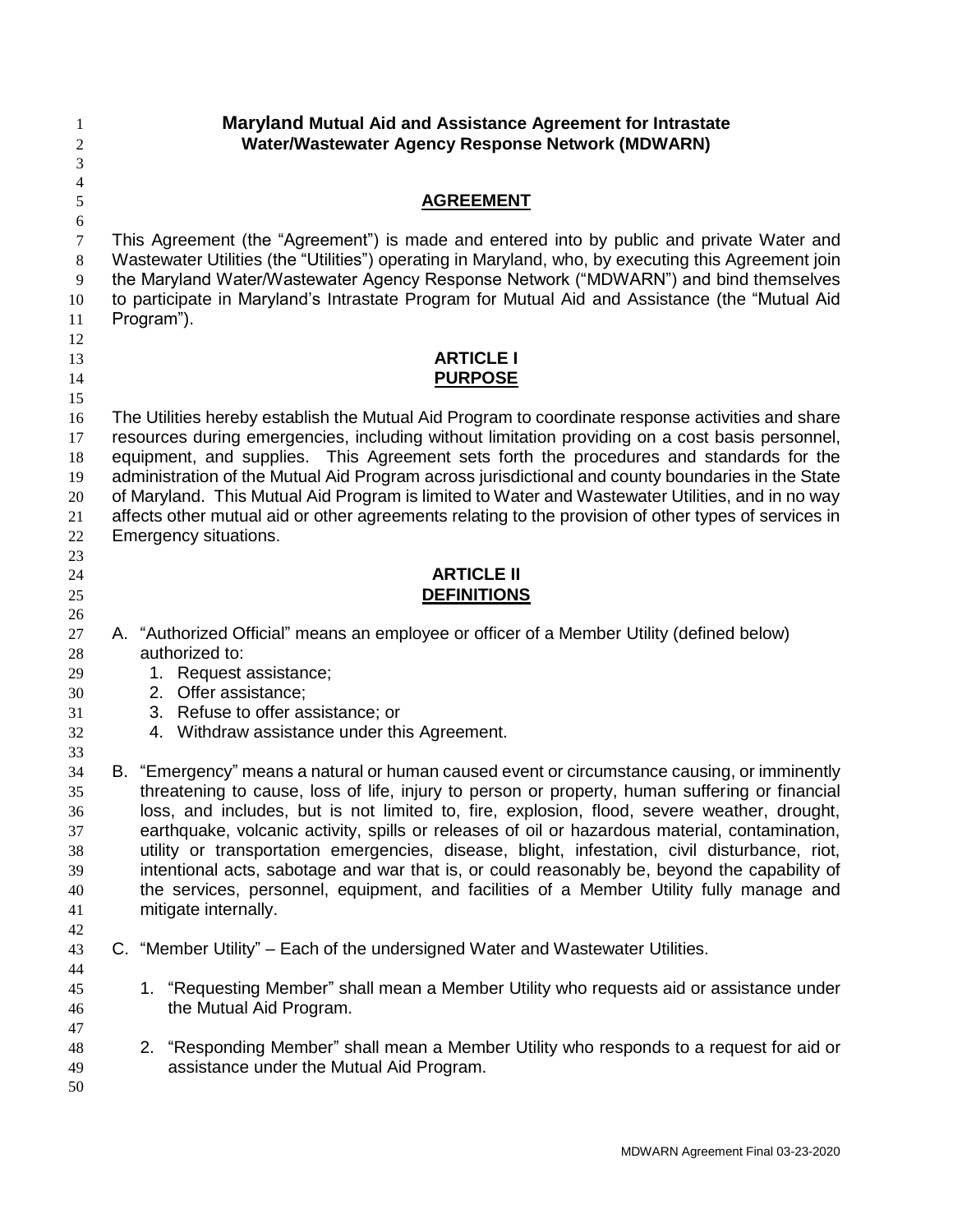- 3. "Non-Responding Member" means a Member Utility who does not provide aid or assistance under the Mutual Aid Program.
- 

 D. "Confidential Information" means all documents shared with any Member Utility that are marked confidential, including but not limited to any maps, reports, notes, papers, opinions, budget information or e-mails, which relate to the system vulnerabilities of a Member Utility. Confidential Information may be subject to disclosure under the Maryland Public Information 8 Act and/or the Member Utility's governmental public information act.

- E. "Period of Assistance" means a specified period of time when a Responding Member assists a Requesting Member. The period commences when personnel, equipment, or supplies depart from the Responding Member's facility and ends when the resources return to their facility, or in other words the Period of Assistance runs from portal to portal. All protections 14 identified in the Agreement apply during this period. The specified Period of Assistance may occur during response to or recovery from an emergency, as previously defined.
- F. "National Incident Management System (NIMS)" means a national, standardized approach to incident management and response that sets uniform processes and procedures for emergency response operations.

## **ARTICLE III ADMINISTRATION**

 The Mutual Aid Program shall be administered through a Statewide Committee. The Statewide Committee includes representatives from Maryland Emergency Management Agency ("MEMA"), The Maryland Department of the Environment, the Maryland Rural Water Association and 5 27 Member Utilities members. Under the leadership of the Chair of the Statewide Committee, the Statewide Committee shall plan and coordinate emergency planning and response activities for the Mutual Aid Program. The purpose of the Statewide Committee is to provide local coordination of the Mutual Aid Program before, during, and after an emergency. The Statewide Committee under the leadership of an elected Chairperson, shall meet annually to address Mutual Aid Program issues and to review emergency preparedness and response procedures. 

#### **ARTICLE IV PROCEDURES**

 The Statewide Committee shall develop operational and planning procedures for the Mutual Aid Program (collectively the "Procedures Manual") within six (6) months from the date of this Agreement. The Procedures Manual upon completion shall be distributed to all Member Utilities and Advisory Members. The Procedures Manual shall be reviewed at least annually and updated as needed by the Statewide Committee. 

# **ARTICLE V**

- **REQUESTS FOR ASSISTANCE**
- 
- A. Member Utility Responsibility. Member Utilities shall identify an Authorized Official and alternates, provide contact information including 24-hour access, and maintain resource information that may be available from the Member Utility for a Mutual Aid Program response.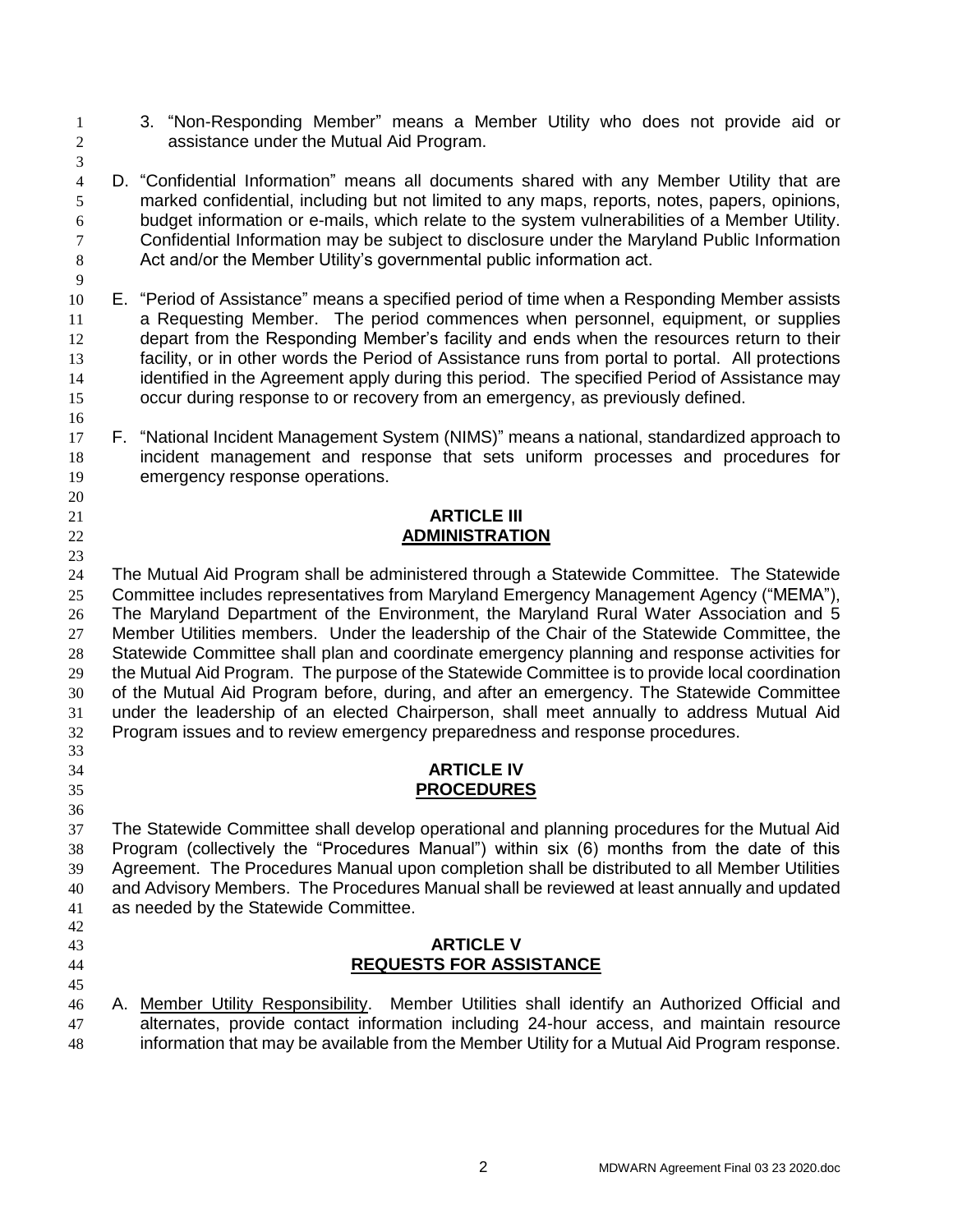- The name of the Authorized Official and the contact information shall be updated annually, or when changes occur, and provided to the Statewide Committee.
- 

 In the event of an Emergency, a Requesting Member's Authorized Official may request mutual aid and assistance from a Member Utility. Requests for assistance can be made orally or in writing. When made orally, the request for personnel, equipment, and supplies shall be 7 delivered in writing as soon as practical. Requests for assistance shall be directed to the Authorized Official of the Member Utility from which assistance is being requested. Specific protocols for requesting aid shall be provided in the Procedures Manual.

- B. Response to a Request for Assistance. Member Utilities are not obligated to respond to a request. After a Member Utility receives a request for assistance, the Authorized Official evaluates whether or not its Member Utility can respond, by considering whether resources are available to respond, or if there are circumstances that might hinder a response. Following the evaluation, the Authorized Representative shall inform, as soon as possible, the Requesting Member whether the Member Utility will respond. If the Member Utility is willing 17 and able to provide assistance, the Member Utility shall inform the Requesting Member about the type of available resources and the approximate arrival time of such assistance.
- C. Discretion of Responding Member's Authorized Official. Execution of this Agreement does not create any duty or legal obligation on the part of a Member Utility to respond to a request for assistance. When a Member Utility receives a request for assistance, the Authorized Official shall have sole and absolute discretion as to whether or not to respond, and the availability of resources to be used in such response. An Authorized Member's decisions regarding responding and/or the availability of resources shall be final and shall not be challenged by any other Member Utility.

# **ARTICLE VI RESPONDING MEMBER PERSONNEL**

- A. National Incident Management System ("NIMS"). When providing assistance under this Agreement, the Requesting Member and Responding Member shall be organized and shall function under NIMS.
- B. Control. When a Responding Member's employees provide mutual aid and assistance, the Responding Member's employees come under the direction and control of the Requesting Member, consistent with NIMS Incident Command System to address the needs identified by the Requesting Member. The Requesting Member's Authorized Official shall coordinate response activities with the Responding Member's supervisor of personnel (the "Supervisor"), as designated by the Authorized Official of the Responding Member. The Responding Member's Supervisor must keep accurate records of work performed by all personnel during the Period of Assistance.
- C. Food and Shelter. Whenever practical, the Responding Member personnel must be self-45 sufficient for up to 72 hours. When possible, the Requesting Member shall supply reasonable food and shelter for Responding Member personnel. If the Requesting Member is unable to provide food and shelter for the Responding Member personnel, the Responding Member's Supervisor is authorized to secure the resources necessary to meet the needs of its personnel. Except as provided below, the cost for such resources must not exceed the State per diem rates for that area. To the extent food and shelter costs exceed the State per diem rates for the local area, the Responding Member must demonstrate that the additional costs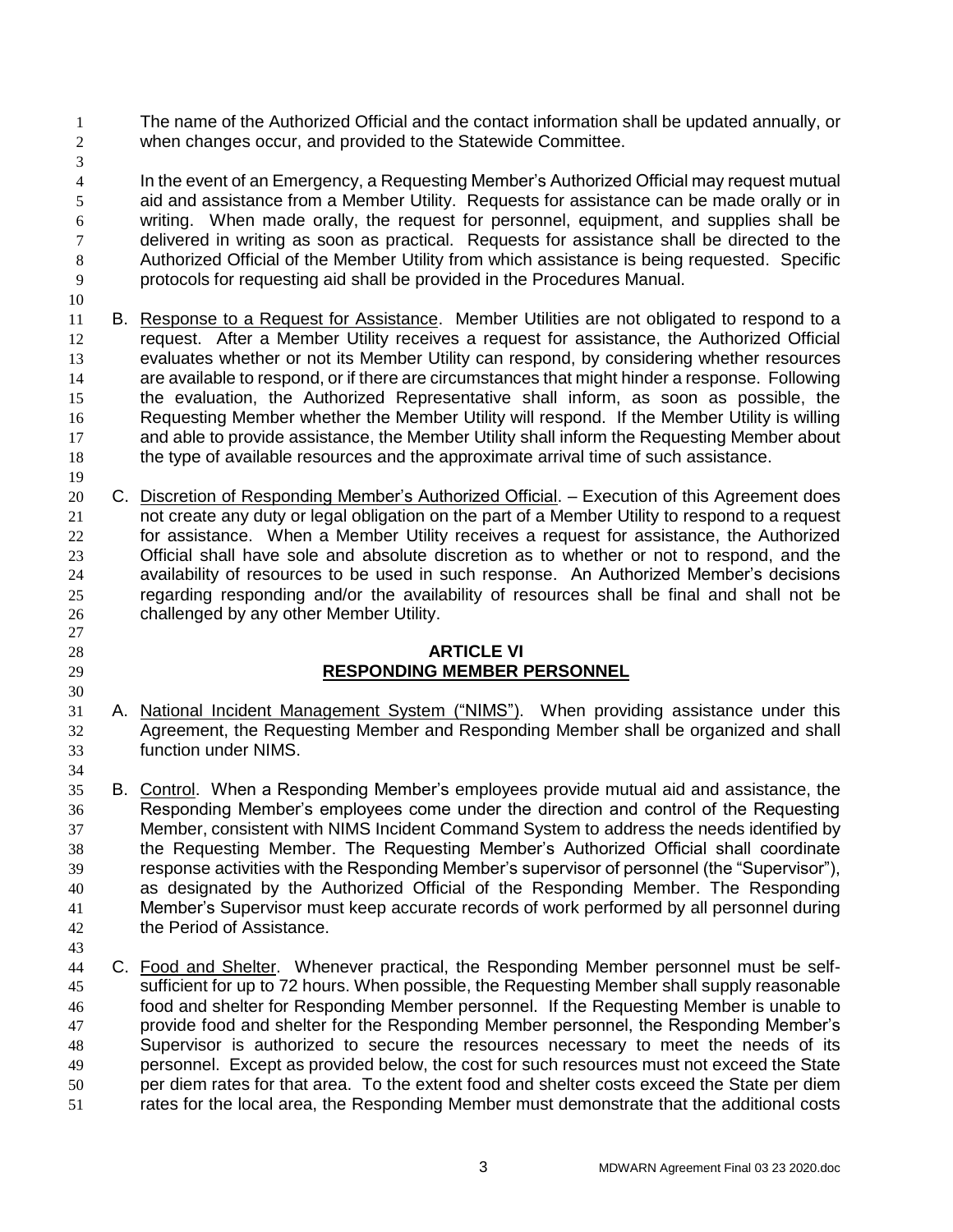- were reasonable and necessary under the circumstances. Unless otherwise agreed to in writing, the Requesting Member remains responsible for reimbursing the Responding Member for all reasonable and necessary costs associated with providing food and shelter, if such resources are not provided.
- D. Communications. The Requesting Member shall provide Responding Member personnel with radio equipment as available, or radio frequency information to program existing radios, in order to facilitate communications with local responders and utility personnel.
- E. Status. Unless otherwise provided by law, the Responding Member's officials, officers and 11 employees retain the same privileges, immunities, rights, duties and benefits as provided in their respective jurisdictions and under all applicable laws, ordinances and regulations.
- F. Licenses and Permits. To the extent permitted by law, Responding Member personnel that hold licenses, certificates, or permits evidencing professional, mechanical, or other skills shall 16 be allowed to carry out activities and tasks relevant and related to their respective credentials during the Period of Assistance.
- G. Right to Withdraw. The Responding Member's Authorized Official retains the right to withdraw some or all of its resources at any time and for any reason in the Responding Member's sole and absolute subjective discretion. Notice of intention to withdraw must be communicated to the Requesting Member's Authorized Official as soon as practical under the circumstances.

# **ARTICLE VII COST- REIMBURSEMENT**

- To the extent permitted by law and subject to budget appropriations of a Member Utility that is a governmental body, the Requesting Member shall reimburse the Responding Member the reasonable costs for each of the following categories of costs incurred during the Period of Assistance as agreed by both parties; provided, that any Responding Member may assume in whole or in part such loss, damage, expense, or other cost, or may loan such equipment or donate such services to the Requesting Member without charge or cost.
- 

- A. Personnel. The Responding Member shall be reimbursed by the Requesting Member for personnel costs incurred for work performed during the Period of Assistance. Responding Member personnel costs shall be calculated according to the terms provided in their employment contracts or other conditions of employment. The Responding Member's Supervisor must keep accurate records of work performed by personnel during the Period of Assistance. The Requesting Member's reimbursement to the Responding Member should include all personnel costs, such as salaries or hourly wages, costs for fringe benefits, and indirect costs.
-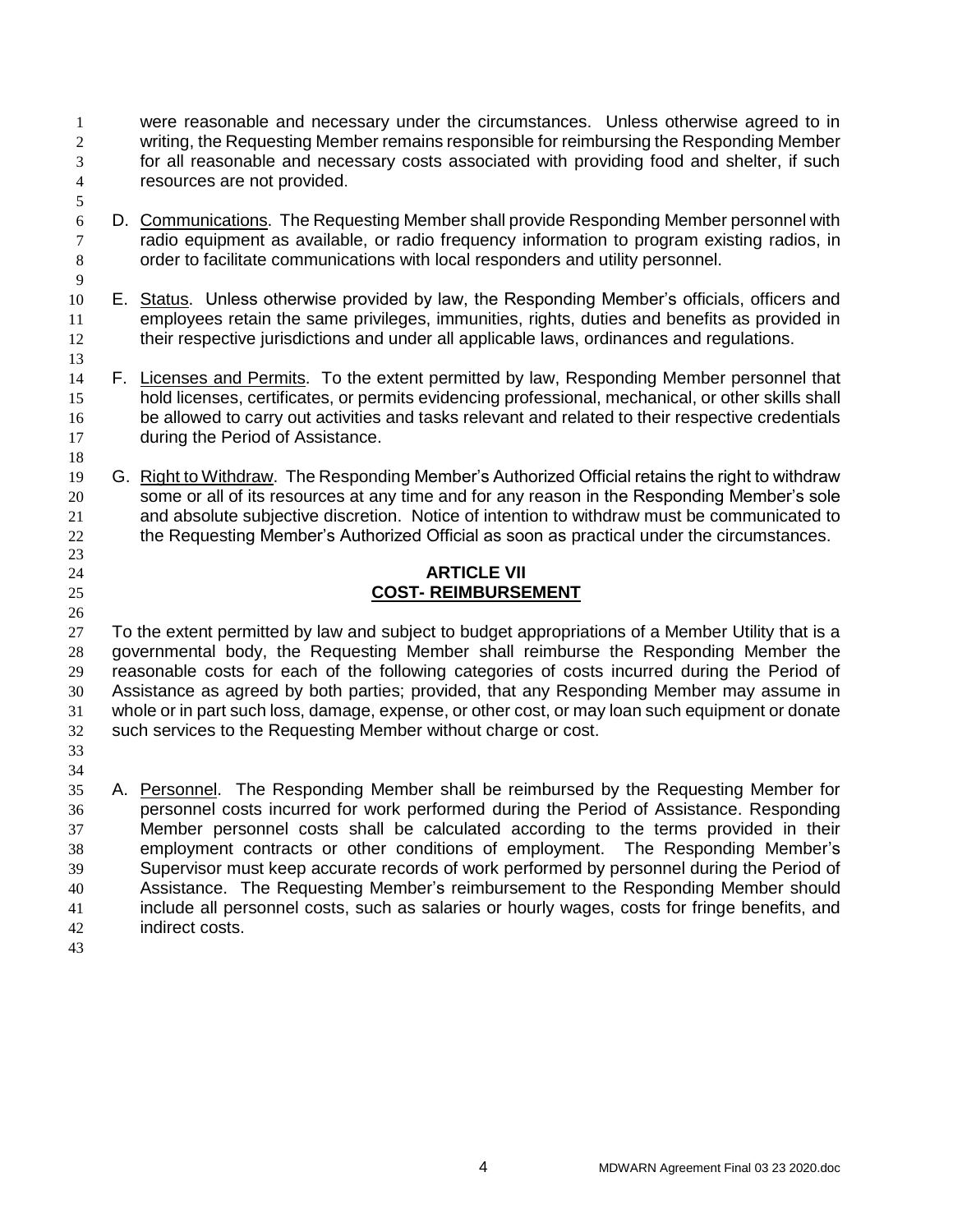B. Equipment. The Requesting Member shall reimburse the Responding Member for the use of equipment during the Period of Assistance, including, but not limited to, reasonable rental rates, all fuel, lubrication, maintenance and repair, transportation, and loading/unloading of loaned equipment. All equipment shall be returned to the Responding Member in good working order as soon as is practicable and reasonable under the circumstances. As a minimum, rates for equipment use must be based on the Federal Emergency Management Agency's (FEMA) Schedule of Equipment Rates. If a Responding Member uses rates different from those in the FEMA Schedule of Equipment Rates, the Responding Member must provide such rates in writing to the Requesting Member prior to supplying the equipment. Mutual agreement on which rates are used must be reached in writing prior to dispatch of the equipment. Reimbursement for equipment not referenced on the FEMA Schedule of Equipment Rates must be developed based on actual recovery of costs. If Responding 13 Member must lease a piece of equipment while its equipment is being repaired, Requesting Member shall reimburse Responding Member for such rental costs.

 C. Materials and Supplies. The Requesting Member must reimburse the Responding Member in kind or at actual replacement cost, plus handling charges, for use of expendable or non- returnable supplies. The Responding Member must not charge direct fees or rental charges to the Requesting Member for other supplies and reusable items that are returned to the Responding Member in a clean, damage-free condition. Reusable supplies that are returned to the Responding Member with damage must be treated as expendable supplies for purposes of cost reimbursement.

 D. Payment Period. The Responding Member must provide an itemized bill to the Requesting Member for all expenses incurred by the Responding Member while providing assistance under this Agreement. The Requesting Member must receive the itemized bill within ninety (90) days following the end of the Period of Assistance. The Responding Member may request additional periods of time within which to submit the itemized bill, and Requesting Member shall not unreasonably withhold consent to such request. The Requesting Member must pay the bill in full on or before the forty-fifth  $(45<sup>th</sup>)$  day following the billing date. The Requesting Member may request additional periods of time within which to pay the itemized bill, and Responding Member shall not unreasonably withhold consent to such request, provided, however, that full payment shall occur no later than the extension of time agreed to by the Responding Member.

36 E. Records. Each Responding Member and its Authorized Official and Supervisor shall have access to a Requesting Member's books, documents, notes, reports, papers and records which are directly pertinent to this Agreement for the purposes of reviewing the accuracy of a cost bill or making a financial, maintenance or regulatory audit. Each Requesting Member and its Authorized Official and Supervisor, if applicable, shall have access to a Responding Member's books, documents, notes, reports, papers and records which are directly pertinent to this Agreement for the purposes of reviewing the accuracy of a cost bill or making a financial, maintenance or regulatory audit. Such records shall be maintained for at least three (3) years or longer where required by law, and the review of such records shall be kept strictly confidential, unless otherwise required by law.

# 

#### **ARTICLE VIII DISPUTES**

 If any controversy or claim arises out of, or relates to, the execution of the Agreement, including, but not limited to, an alleged breach of the Agreement, the disputing Member Utilities shall first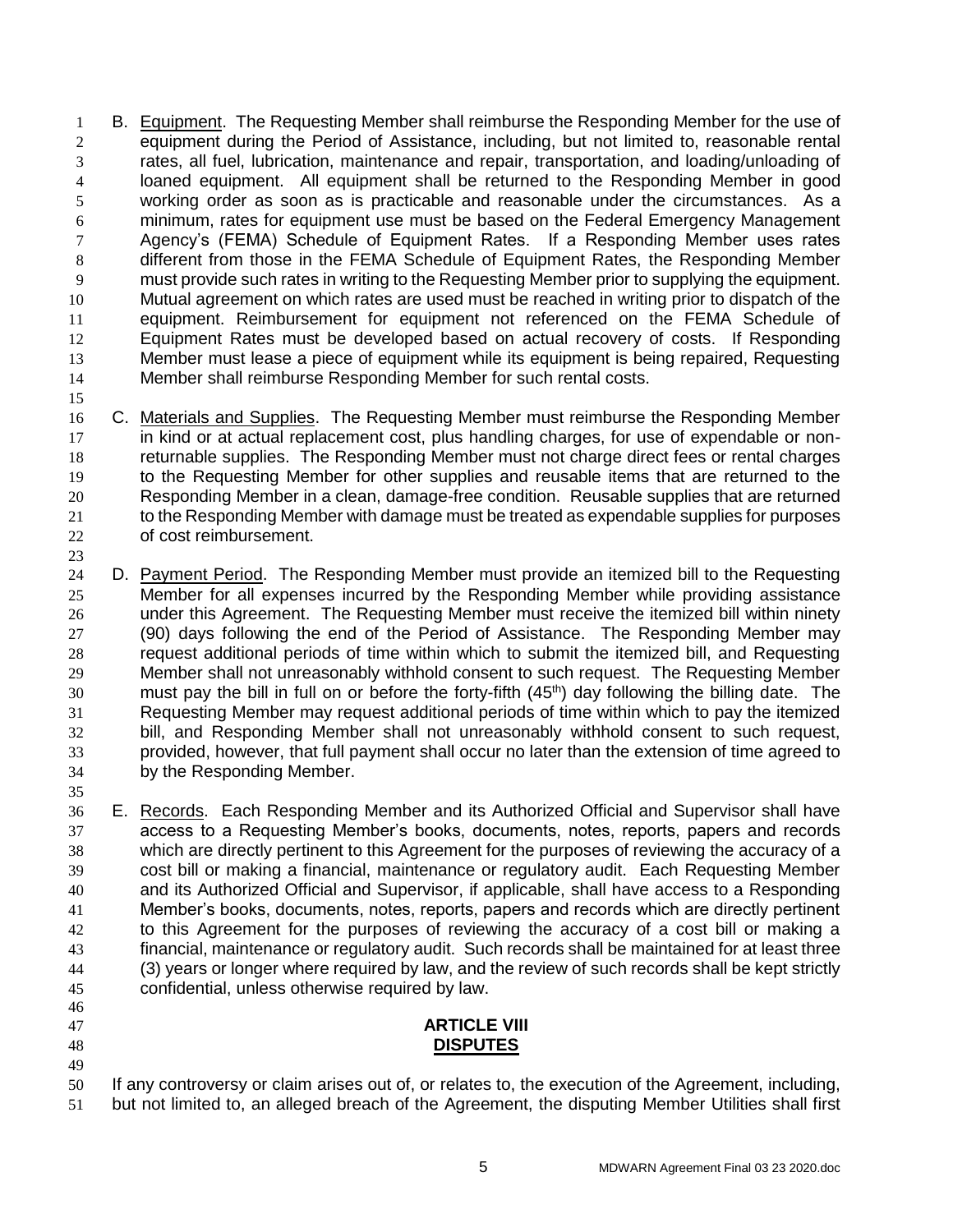attempt to resolve the dispute by negotiation, followed by mediation. If the matter is not resolved through negotiation or mediation, then suit may be brought in any court of competent jurisdiction in the State of Maryland.

## **ARTICLE IX REQUESTING MEMBER'S DUTY TO INDEMNIFY**

 To the extent permitted by law and subject to budget appropriations of a Member Utility that is a governmental body, the Requesting Member covenants to defend, indemnify and hold harmless the Responding Member, its officials, officers and employees, from all claims, loss, damage, injury, death, expenses (including reasonable attorney's fees), and liability of every kind, nature 12 and description, whatsoever, directly or indirectly arising from Responding Member's work during a Period of Assistance. The scope of the Requesting Member's covenant and obligation to indemnify includes, but is not limited to, suits arising from, or related to, negligent or wrongful use of equipment or supplies on loan to the Requesting Member, or faulty workmanship or other negligent acts, errors or omissions by Requesting Member or the Responding Member personnel during the Period of Assistance.

 As to the third parties making the claims that would be indemnified under this Article IX, nothing contained herein shall be construed as a waiver of any immunities or defenses to which a Member Utility may be entitled as to those third parties, and all immunities and defenses are hereby preserved.

#### **ARTICLE X WORKER'S COMPENSATION CLAIMS**

 The Responding Member is responsible for providing worker's compensation benefits and administering worker's compensation for its employees. The Requesting Member is responsible for providing worker's compensation benefits and administering worker's compensation for its employees. 

#### **ARTICLE XI NOTICE**

 A Member Utility, who becomes aware of a threatened or filed claim or suit that in anyway, directly or indirectly, affects or might affect other Member Utility, shall provide prompt and timely notice to all Member Utilities. Each Member Utility reserves the right to participate in the defense of such claims or suits as necessary to protect its own interests. 

## **ARTICLE XII INSURANCE**

43 Each Member Utility shall maintain an insurance policy or maintain a self insurance program that insures activities that a Member Utility might undertake by virtue of membership in the Mutual Aid Program and being a signatory of this Agreement. 

## **ARTICLE XIII CONFIDENTIAL INFORMATION**

 To the extent allowed by law, each Member Utility shall maintain in the strictest of confidence and shall take all reasonable steps necessary to prevent the disclosure of Confidential Information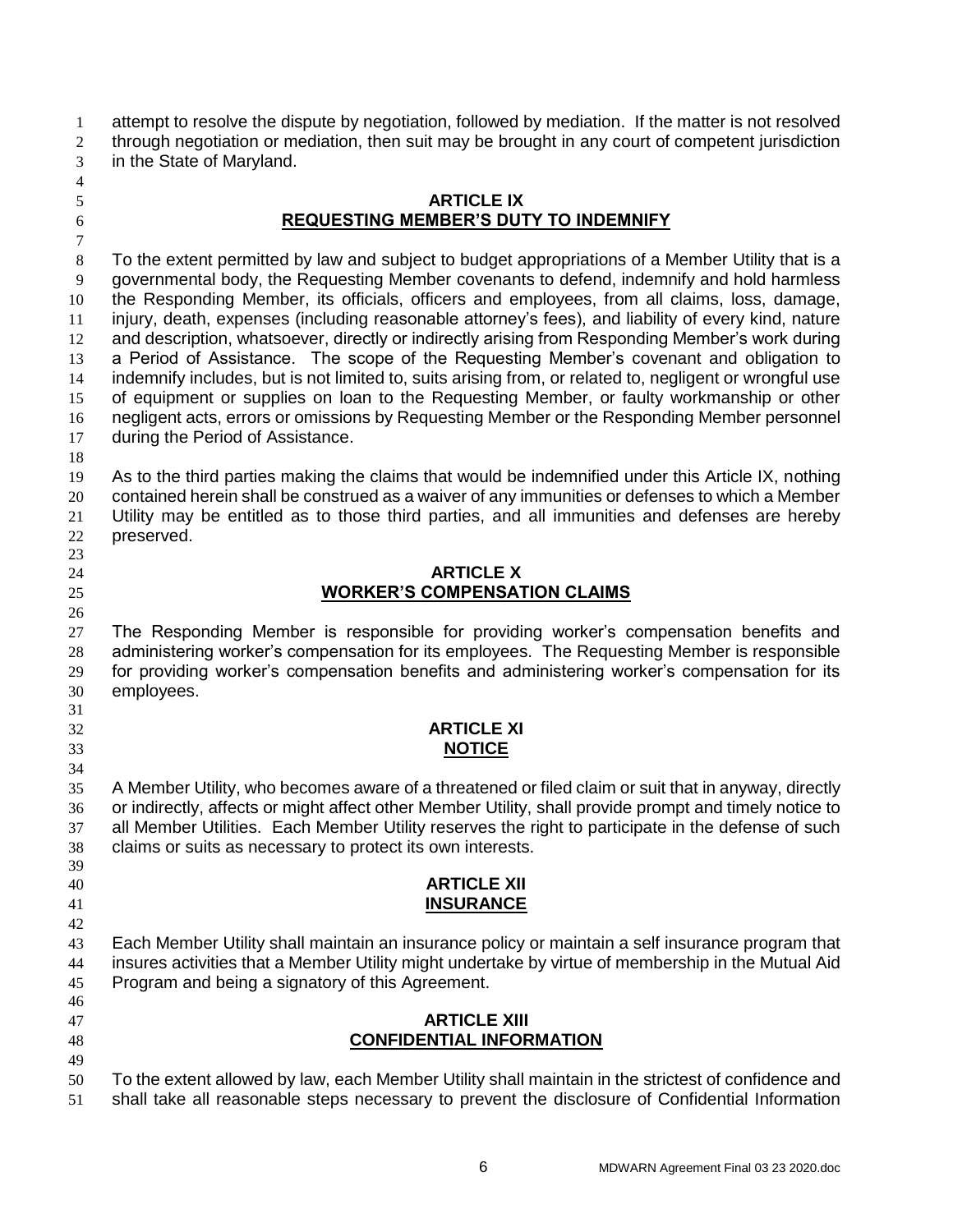disclosed under this Agreement. If any Member Utility, third party or other entity requests or demands, by subpoena or otherwise, that a Member or Associate Member disclose any Confidential Information, the Member Utility shall immediately notify the owner of the Confidential Information and shall take all reasonable steps necessary to prevent the disclosure of Confidential Information by asserting all applicable rights and privileges with respect to such information and shall cooperate fully in any judicial or administrative proceeding relating thereto. Confidential 7 Information may be subject to disclosure under the Maryland Public Information Act and/or the Member Utility's governmental public information act. 

#### **ARTICLE XIV EFFECTIVE DATE and COUNTERPARTS**

 This Agreement shall be effective as to a Member Utility after the Member Utility's Authorized Official has been duly authorized to sign and then executes the Agreement and the Statewide 15 Committee Chair receives the signed Agreement. The Statewide Committee Chair shall maintain a list of all Member Utilities. The Statewide Committee Chair shall maintain a master list of all members of the Mutual Aid Program. This Agreement may be signed in counterparts, with all counterparts being deemed to be legally effective and one Agreement binding all signatories.

#### **ARTICLE XV WITHDRAWAL**

 A Member Utility may withdraw from this Agreement by providing written notice of its intent to withdraw to the Statewide Committee Chair. Withdrawal shall be effective 60 days after the date that the appropriate committee chairs receive said notice. Withdrawal from this Agreement by any Member Utility shall in no way affect a Requesting Member's duty to reimburse a Responding Member for cost incurred during a Period of Assistance or a Requesting Member's duty to indemnify a Responding Member, which duties shall survive any such withdrawal.

#### **ARTICLE XVI MODIFICATION**

 No provision of this Agreement may be modified, altered or rescinded by individual Member Utilities. In accordance with the procedures set forth in this Article XVI, modifications to this Agreement may be made due to programmatic operational changes to support the Agreement, legislative action, creation of an interstate aid and assistance agreement, or other similar developments. Modifications require a simple majority vote of Members. The Statewide Committee Chair must provide written notice to all Member Utilities of approved modifications to this Agreement. Approved modifications take effect 60 days after the date upon which notice is sent to the Member Utilities.

# 

#### **ARTICLE XVII SEVERABILITY**

 The parties agree that if any term or provision of this Agreement is declared by a court of competent jurisdiction to be illegal or in conflict with any law, the validity of the remaining 47 terms and provisions shall not be affected, and the rights and obligations of the parties shall be construed and enforced as if the Agreement did not contain the particular term or provision held to be invalid.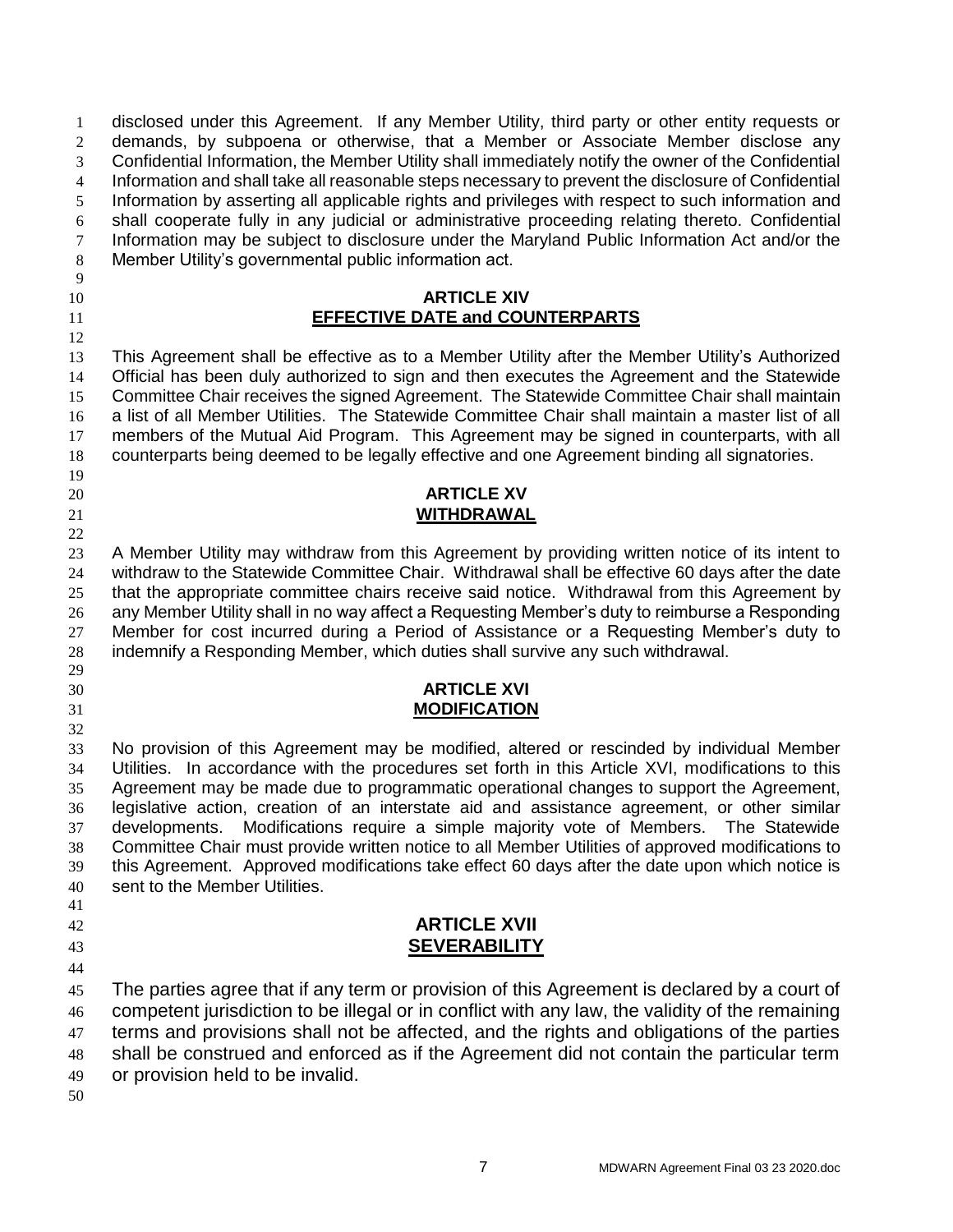| 1<br>$\overline{2}$           | <b>ARTICLE XVIII</b><br><b>PRIOR AGREEMENTS</b>                                                                                                                                                                                                                                                                                                                                                       |
|-------------------------------|-------------------------------------------------------------------------------------------------------------------------------------------------------------------------------------------------------------------------------------------------------------------------------------------------------------------------------------------------------------------------------------------------------|
| 3<br>$\overline{4}$<br>5      | This Agreement supersedes all prior agreements, of any kind, between Member Utilities to the<br>extent that such prior agreements are inconsistent with this Agreement.                                                                                                                                                                                                                               |
| 6<br>7<br>$8\phantom{1}$<br>9 | <b>ARTICLE XIX</b><br><b>NO THIRD-PARTY BENEFICIARIES</b><br>AND NO ASSIGNMENT OF RIGHTS/DUTIES                                                                                                                                                                                                                                                                                                       |
| 10<br>11<br>12<br>13<br>14    | This Agreement is for the sole benefit of the Member Utilities and no person or entity shall have<br>any rights or remedies under this Agreement as a third-party beneficiary or successor or assign.<br>Assignments of benefits and delegations of duties created by this Agreement are prohibited and<br>shall have no legal effect.                                                                |
| 15<br>16<br>17<br>18          | <b>ARTICLE XX</b><br>INTRASTATE AND INTERSTATE MUTUAL AID PROGRAMS                                                                                                                                                                                                                                                                                                                                    |
| 19<br>20<br>21<br>22<br>23    | To the extent practical, Member Utilities shall participate in Mutual Aid and Assistance Programs<br>of the State of Maryland and the Interstate Emergency Management Assistance Compact<br>(EMAC). Members may voluntarily agree to participate in an interstate Mutual Aid and Assistance<br>Program for water and wastewater utilities through this Agreement if such a program is<br>established. |
| 24<br>25<br>26<br>27<br>28    | [Signatures follow on the next page.]                                                                                                                                                                                                                                                                                                                                                                 |